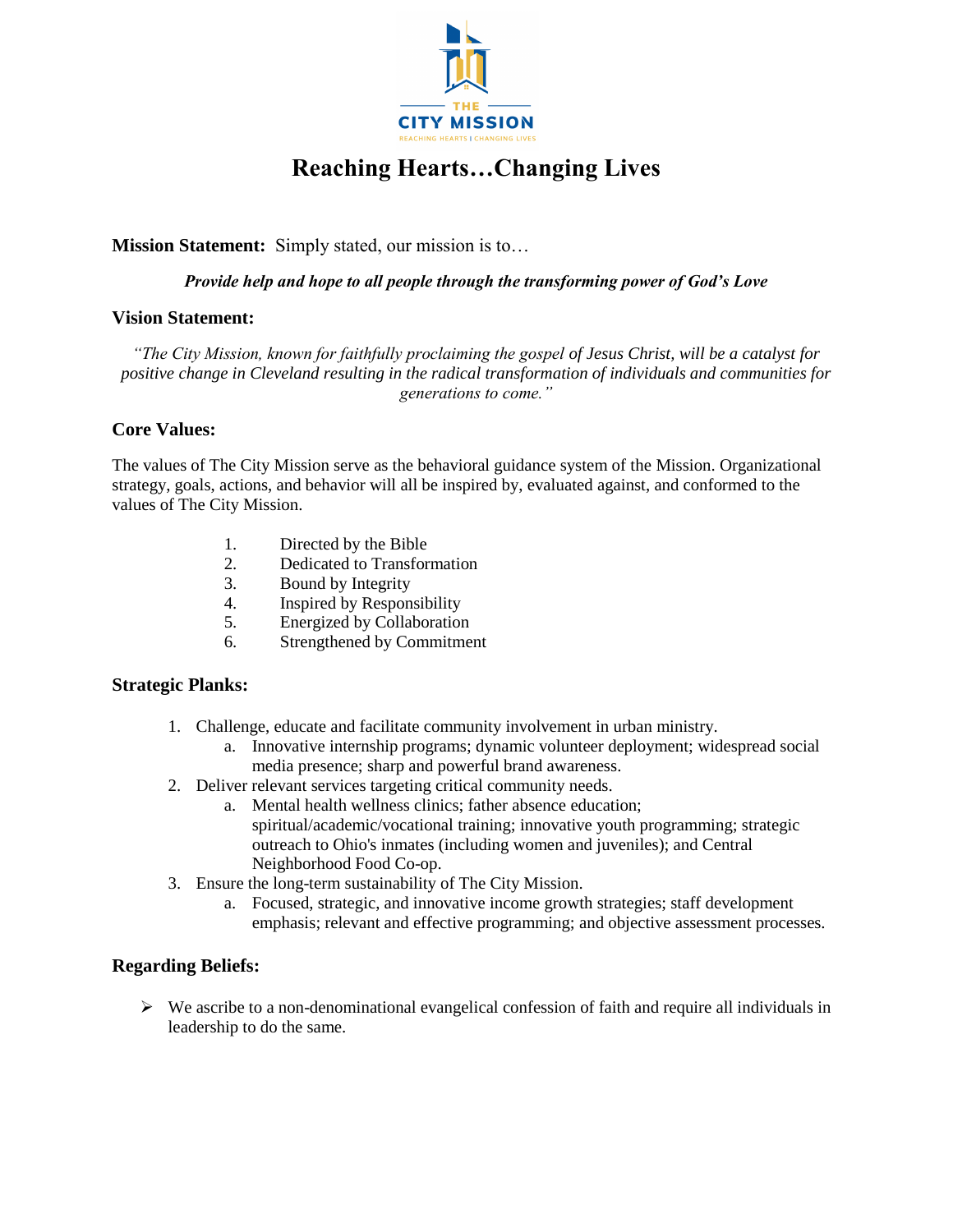## **Regarding the Individuals We Serve:**

- $\triangleright$  We value each person as an eternal being created in God's image with inherent dignity and worth.
- $\triangleright$  We believe that every person, no matter how adverse his or her circumstances, is redeemable by God and can live a life of meaning and purpose.
- $\triangleright$  We teach individuals to accept responsibility for their actions and encourage them to become people of integrity, responsibility and commitment.

## **Regarding Leadership:**

- $\triangleright$  All of our staff and leadership know Jesus Christ as their Lord and Savior, and regard cultivating their personal relationship with Him as their highest priority and calling.
- $\triangleright$  Our leadership will have a missionary calling, expressing Christian and cultural diversity, serving God and mankind, while as a team maintaining the highest level of personal integrity and commitment.
- $\triangleright$  We are committed to helping each individual attain his or her God-given potential.

## **Regarding Volunteers:**

 $\triangleright$  We will provide opportunities for local churches and the community to use their gifts and resources to serve the needy under the direction and at the discretion of Mission leadership.

## **Regarding Finances:**

- $\triangleright$  We will raise and spend the monies and gifts entrusted to us with the utmost integrity, accountability and openness.
- $\triangleright$  We are committed to raising funds exclusively from non-government sources.
- $\triangleright$  We value good stewardship and living within our budget.

## **Regarding Facilities:**

 $\triangleright$  We provide clean, well-maintained, secure facilities that honor God as an example to our clients and community.

## **Statement of Faith:**

The City Mission, although focused on meeting the practical needs of people, has a long history of proclaiming the life-changing message of Jesus Christ. Contained within an early statement of purpose for The City Mission is this foundational objective: *"The City Mission is formed for the purpose of conducting and sustaining Christian work of an evangelistic and missionary nature in the City of Cleveland, Ohio, and its vicinity; to aid in the work and in general the conducting of meetings for teaching and studying the Bible as the true Word of God and for the proclaiming of the Gospel and the Lord Jesus Christ for the salvation of souls."* This remains the center of what we do. Although we have developed successful programs, have networked with other community agencies, and have qualified staff and volunteers contributing their expertise, it is still our unwavering focus on a relationship with Christ and the principles of God's Word that results in changed lives. We hold to the following statement of faith:

1. We believe the Bible to be the inspired, infallible, ultimately authoritative Word of God. (II Timothy 3:16; II Peter 1:21)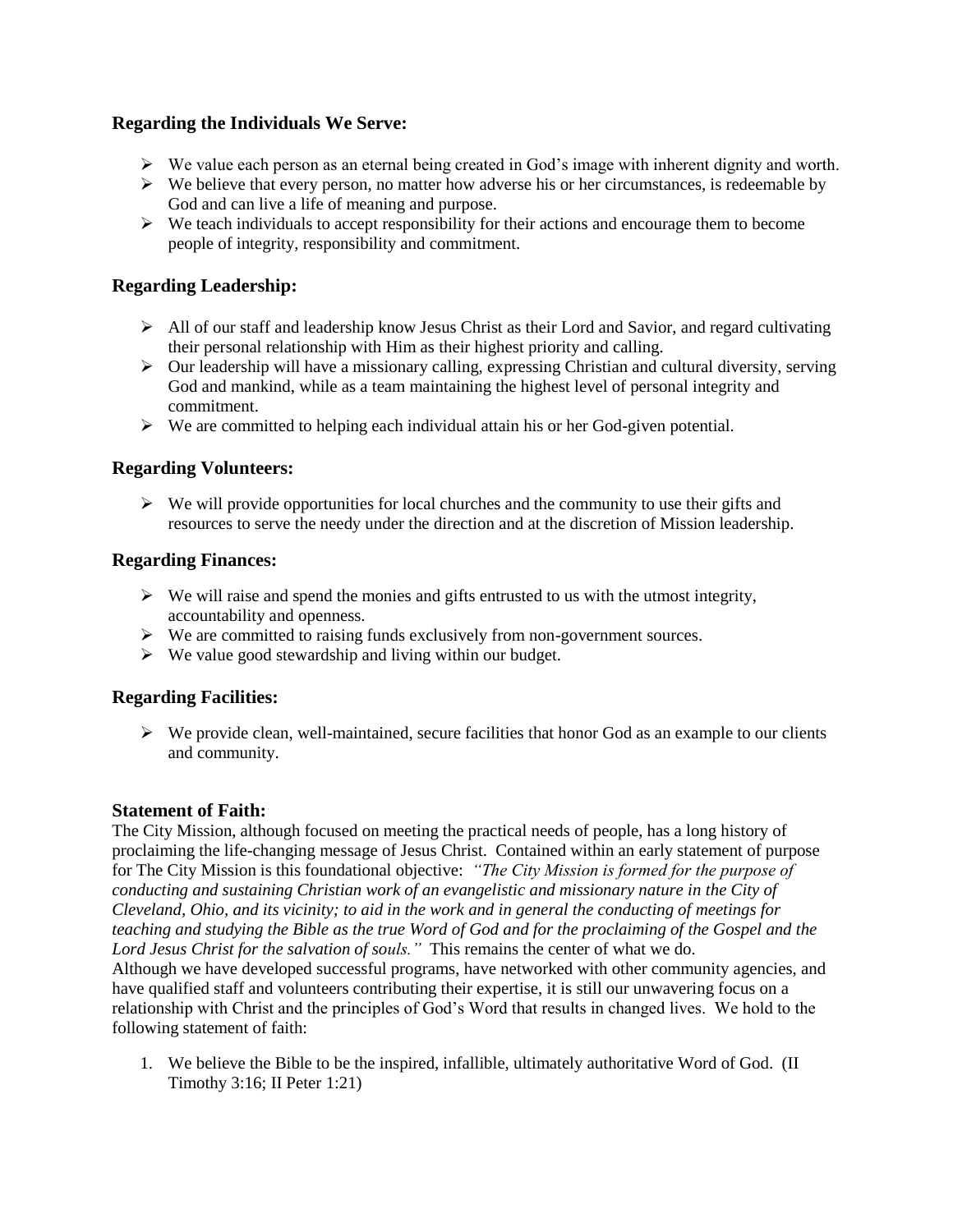- 2. We believe there is one God, eternally existing as Father, Son and Holy Spirit. (Deuteronomy 6:4; Matthew 28:19; I Corinthians 8:6)
- 3. We believe that the Lord Jesus Christ is Deity; that He was born of a virgin, that we are redeemed by His atoning death through His shed blood, that He bodily resurrected and ascended into Heaven, and that He will come again in power and great glory. (Matthew 1:18-25; Philippians 2:5-8; Colossians 1:15; I Peter 2:24-25; I Thessalonians 4:16-18)
- 4. We believe that individuals are saved through a direct, personal encounter with the risen Lord, at which time they are regenerated by the Holy Spirit. This event we hold to be an experience, rather than a doctrinal supposition. (John 3:3; John 3:16; Ephesians 2:8-9)
- 5. We believe in the present ministry of the Holy Spirit, by whom Christ indwells each believer, enabling one to live a godly life of obedience as one reaches for maturity (John 16: 7-11; Galatians 5:13-18)
- 6. We believe the Holy Spirit unites all true believers in the Lord Jesus Christ and that together they form one body, the Church. (Ephesians 2:22; I Corinthians 12:12-26; Colossians 1:18)

# **Addendum**

## **Organizational Positions in Addition to The City Mission Statement of Faith (2006)**

The City Mission has historically been identified with evangelical, fundamental, conservative theological positions. We do recognize, however, that we serve and minister with others whose traditions may differ on these positions.

The City Mission maintains that there is one baptism of the Holy Spirit that occurs at the time of salvation, placing the believer into the body of Christ. The City Mission also distinguishes between spiritual gifts distributed to believers to equip them for ministry and the "sign gifts" which are understood to have been manifestations of the Holy Spirit to authenticate the messenger and the gospel message during the foundational period of the church. Therefore, The City Mission holds that "sign gifts" are not normative for the church today, and The City Mission also does not endorse prosperity or deliverance teachings. While these positions are not and must not be a test of fellowship with those whose traditions differ, members of this community will not practice or propagate practices at variance with The City Mission's positions while ministering to City Mission clients.

# **Doctrinal Policy**

Purpose: To establish a policy to be used as a guide for all who will be presenting the gospel and teaching God's Word, in a group setting or individually, in all of our ministries.

Applicability: All full-time, part-time, and temporary staff members and all volunteers seeking volunteer staff status.

Policy: We recognize that even with agreement on our statement of faith, there are areas of doctrine that are disputable, upon which true believers faithful to God's Word may differ. This possibility intensifies since we are committed to involving staff and volunteers from different denominations, cultures, and backgrounds. In this policy we are seeking to establish a common ground that can be used as a guide. We expect those in ministry with us to keep their teaching, whether in a group setting or one to one, within the common ground.

Common Ground (What We Believe & Live)

- 1. There is only one God, and He is for all people. There is no other God and no other way to Him or to salvation except through His Son, Jesus.
- 2. The Father, Son and Holy Spirit are three distinct, co-existent and co-equal persons within the one God.
- 3. God has unlimited power, knowledge, presence, and authority.
- 4. God has given us His written Word (OT & NT) alone as our spiritual authority and this Word is practical for our day to day lives.